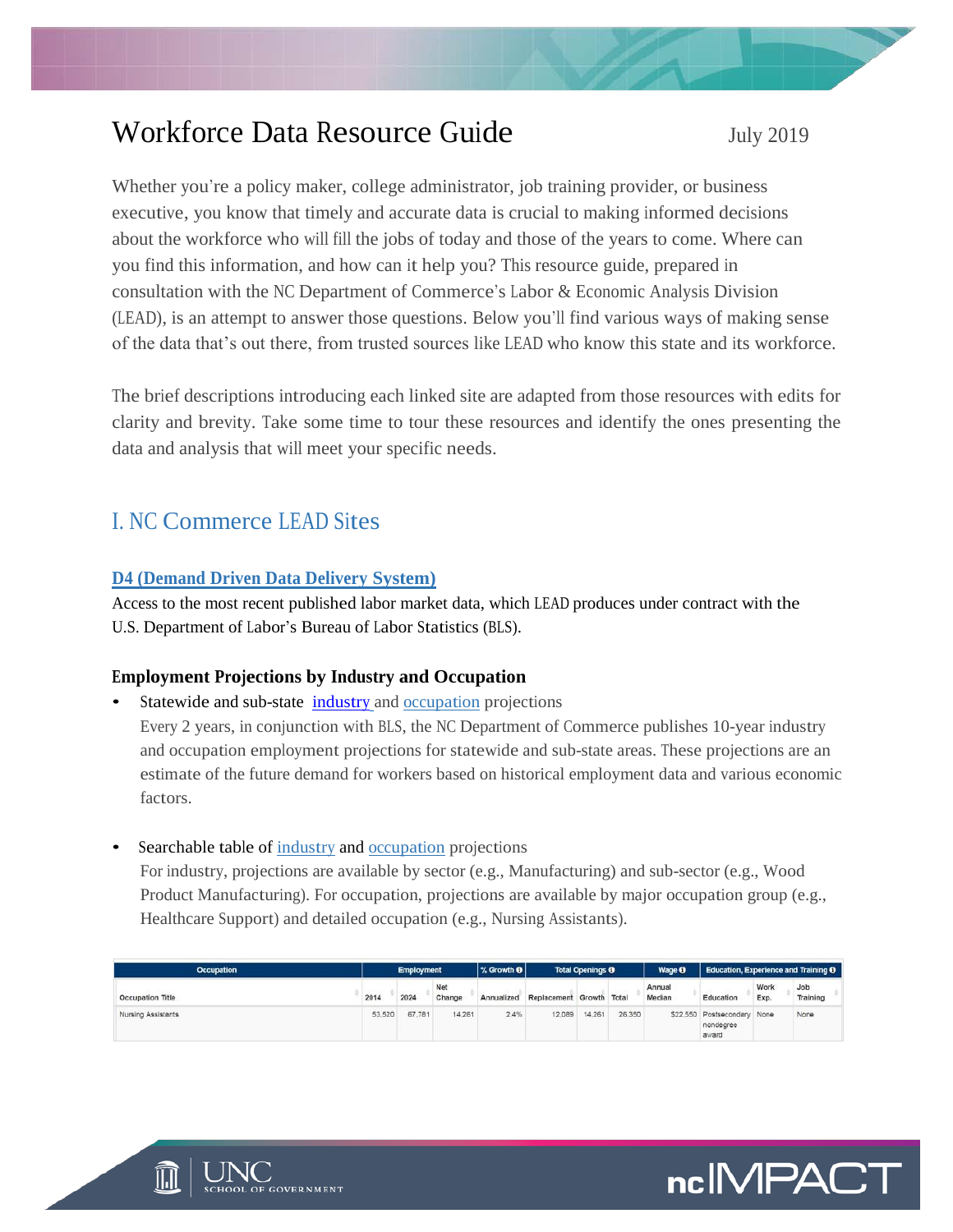#### • Prosperity Zone [sub-regional projections](https://www.nccareers.org/employmentprojections/industry_employment_projections.html)

LEAD recently created additional sub-state industry projections for a total of 16 new Prosperity Zone sub-regions using regional industry data. A Prosperity Zone sub-region is a collection of counties that represent a more detailed geography than the eight existing [Prosperity Zones.](https://www.nccommerce.com/about-our-department/north-carolina-prosperity-zones)



#### • [North Carolina](https://www.nccareers.org/staffingpatterns/staffing_patterns.html) Staffing Patterns

This tool contains data that can help you: (1) determine the types of jobs in a particular business or industry; (2) inform career planners and job seekers of the industries most likely to hire people in specific occupations; (3) find baseline data on share of occupations within an industry; and (4) link industry information with occupation data to plan new academic programs.

#### **State Labor [Market Conditions](https://www.nccommerce.com/document-collection/state-labor-market-conditions)**

Provides an expanded overview of the workforce across North Carolina. Presents state labor force, employment, and unemployment data in narrative and graphical formats comparing the current month to the previous month and year. Also reports unemployment insurance activities.

[Example: May 2019 edition](https://files.nc.gov/nccommerce/documents/LEAD/Labor-Market-Conditions-State/2019_05_LMCstate.pdf)

#### **County Labor [Market Conditions](https://www.nccommerce.com/document-collection/county-labor-market-conditions)**

Same as above but presents data at the metropolitan statistical area (MSA) and county level. [Example: May](https://files.nc.gov/nccommerce/documents/LEAD/Labor-Market-Conditions-County/2019_05_LMCcounty.pdf) 2019 edition

#### **[NC Today](https://www.nccommerce.com/document-collection/nc-today)**

A monthly review of labor market conditions in North Carolina with comparative data from the U.S. and selected southern states on various aspects of the economy. Topics include employment and unemployment statistics, industry employment and wage measures, unemployment insurance benefits paid, and quarterly updates on employer cost for employee compensation.

[Example: June 2019 edition](https://files.nc.gov/nccommerce/documents/LEAD/NC-Today/2019_06_NCToday.pdf)



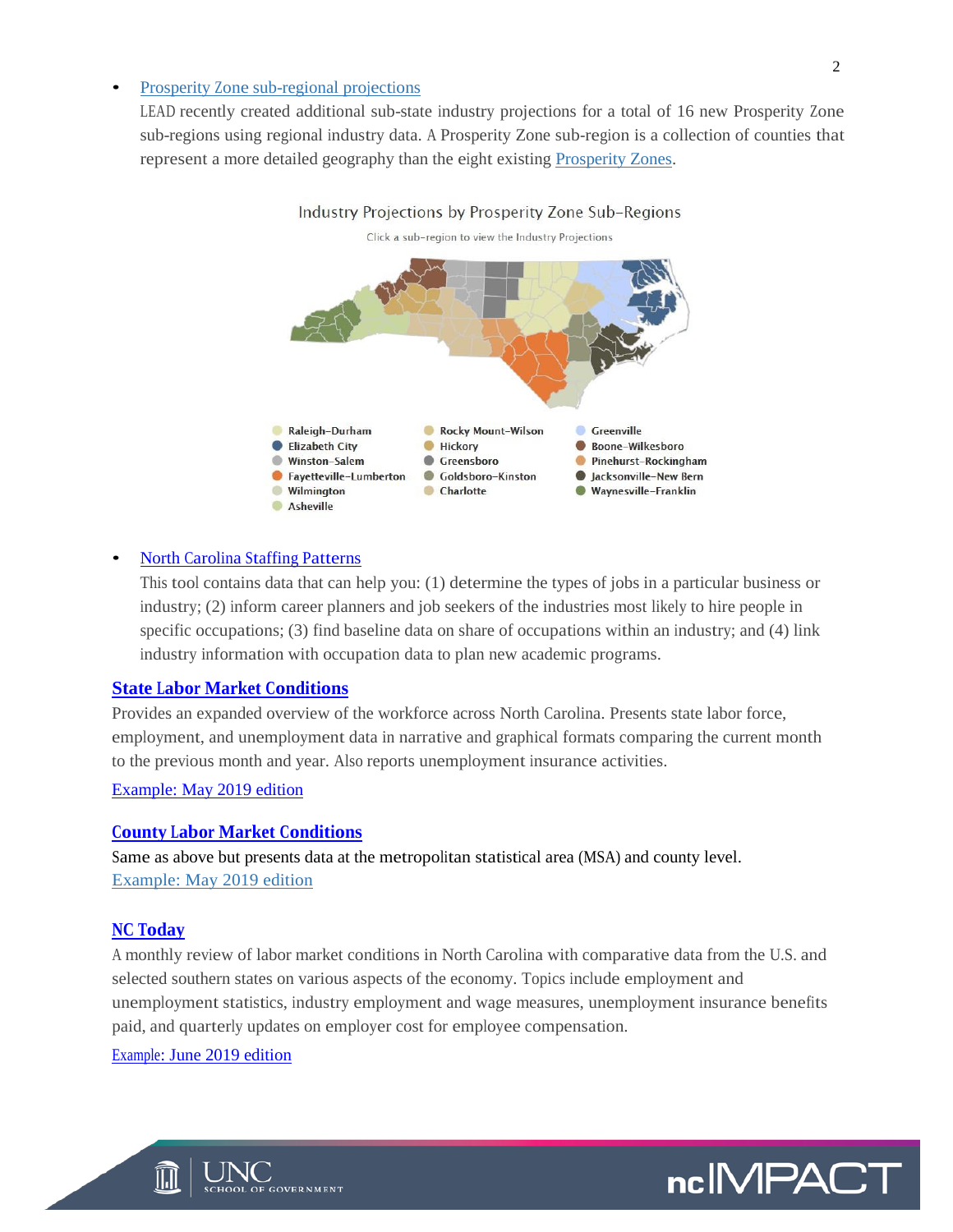# <u>C TOD</u>

In July, the US economy will reach a record length of continuous economic growth. While some national economists have predicted a recession for later in 2019 or sometime in 2020, there's little in NC's monthly economic data to support or refute such predictions. Those looking for a storm can see dark clouds in our slowdown in job creation - particularly in Manufacturing and Construction - or in our growth in unemployment insurance claims and the unemployment rate. But NC continues to create new jobs and our labor force is expanding. The end of growth is still not clear to see.



#### **[Industry Data](https://d4.nccommerce.com/QCEWSelection.aspx)**

The Quarterly Census of Employment and Wages [\(QCEW\)](https://d4.nccommerce.com/QCEWSelection.aspx) provides detailed quarterly industry data on establishments, average employment and average weekly wages, as well as a listing of the Top 25 employers in each of North Carolina's 100 counties. The Current Employment Statistics [\(CES\)](https://d4.nccommerce.com/CesSelection.aspx) provides monthly estimates of employment and earnings by industry in the state. Below are also links to information on economic trends through industry projections, available sites and locations and business information on companies throughout the state.

- **[Projections](https://www.nccareers.org/employmentprojections/industry_employment_projections.html)**
- Top employers
- [Business information](https://www.nccommerce.com/data-tools-reports/business-information-reports#business-search)
- [Buildings and sites](https://www.nccommerce.com/data-tools-reports/business-information-reports#available-sites-&-locations)

#### **[Workforce Development Board \(WDB\) Labor Market Overviews](https://www.nccommerce.com/data-tools-reports/labor-market-data-tools/labor-market-publications#labor-market-overviews-by-workforce-board)**

Monthly fact sheets composed of economic and labor market data specific to each of the 23 WDB areas. Most of the included data has been selected by the WDBs themselves, and includes unemployment rates, unemployment insurance claims, new corporations, and civilian labor force figures, in addition to other topics of interest to the boards.

[Example: July 2019 edition for Capital Area WDB](https://files.nc.gov/nccommerce/documents/LEAD/Labor-Market-Overviews/2019_07_Capital_Area_WDB_Overview.pdf)





3

**June 2019** 

**Monthly Dashboard\*** 

**Unemployment Rate Change** 

 $3.6%$ 

 $\Leftrightarrow$  0.0

**NC** 

个 0.1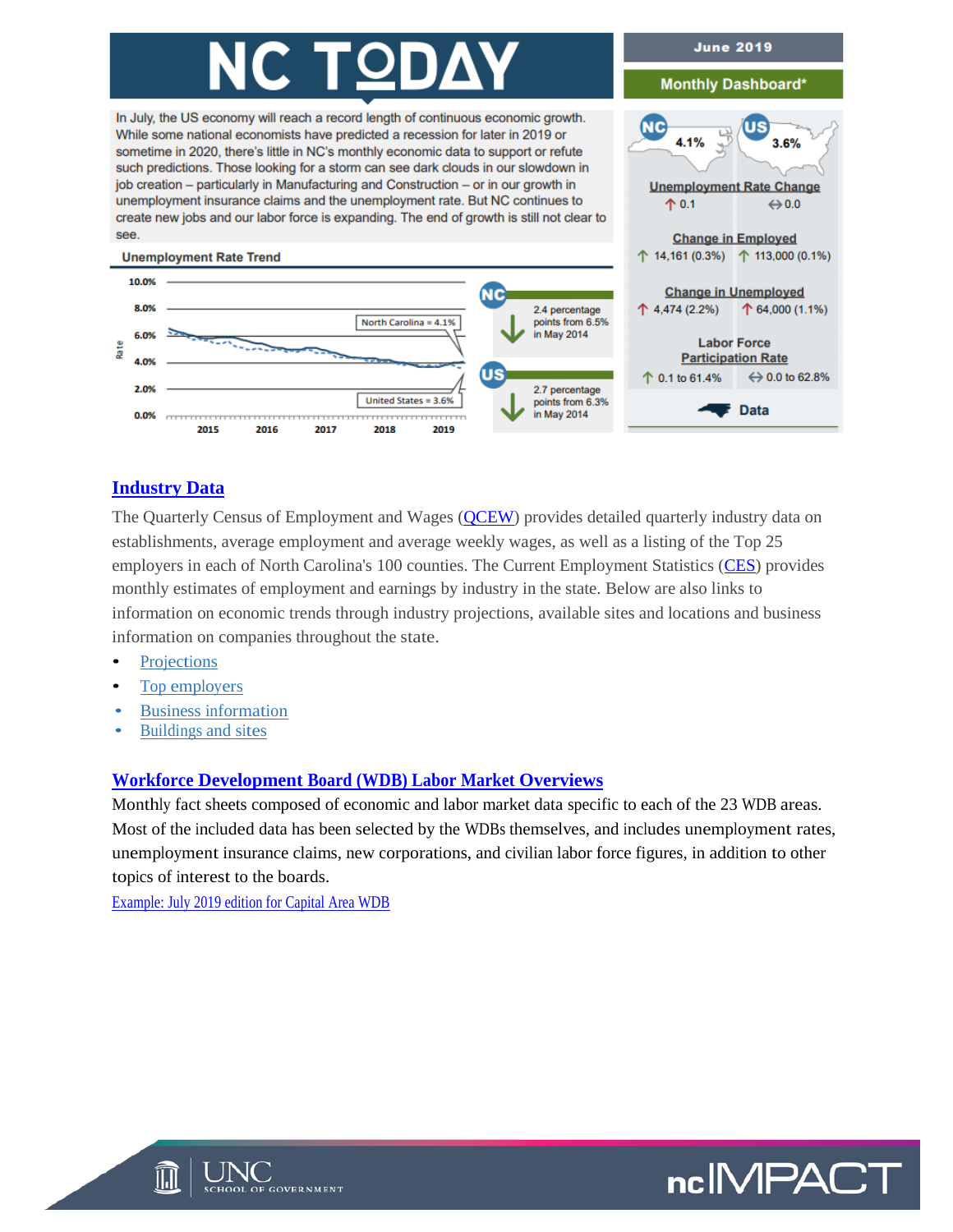

#### **Community Investment Report Top Announced Projects** 1st Quarter 2019

| <b>County</b>                                          | Company                   |                                                     | <b>Announced Jobs</b>               |       |  |  |  |
|--------------------------------------------------------|---------------------------|-----------------------------------------------------|-------------------------------------|-------|--|--|--|
| Wake                                                   | <b>Cellectis SA</b>       |                                                     | 200                                 |       |  |  |  |
| Johnston                                               | DG Distribution NC, LLC   |                                                     | 105                                 |       |  |  |  |
| Johnston                                               | Linamar Forgings Carolina | 24                                                  |                                     |       |  |  |  |
| <b>Who's Hiring</b><br>past 90 days from June 26, 2019 |                           | <b>What Jobs</b><br>past 90 days from June 26, 2019 |                                     |       |  |  |  |
| • Wake County Schools                                  | 2.098                     |                                                     | • Software Developers, Applications | 1,243 |  |  |  |
| • State of North Carolina                              | 788                       |                                                     | · Network & Computer Systems Admin. | 568   |  |  |  |
| • Duke University                                      | 444                       | • Elementary School Teachers                        |                                     | 561   |  |  |  |

Source: The Conference Board Help Wanted Online

|  | • Elementary School Teachers |  |  |  |
|--|------------------------------|--|--|--|
|--|------------------------------|--|--|--|

Source: The Conference Board Help Wanted Online

| REGIONAL EMPLOYMENT |  |  |  |  |  |  |  |  |  |  |  |  |  |  |  |
|---------------------|--|--|--|--|--|--|--|--|--|--|--|--|--|--|--|
|---------------------|--|--|--|--|--|--|--|--|--|--|--|--|--|--|--|

Capital Area Total = 672,219<br>1.913 More People Working

in May than previous month

10,381 More People Working than same period one year ago

#### **METRO JOB GROWTH\***

Raleigh Total = 642,800

2,500 More Jobs in May than previous month 4,800 More Jobs

than same period one year ago

#### **TAXABLE RETAIL SALES**

Capital Area Total = \$1,959,483,332

11.2% Higher than same period one year ago Source: NC Dept. of Revenue Note: April 2019 data most current available at time of release

#### **ONLINE JOB ADS**

28,776 Online Advertised Vacancies over past 90 days

1,932 More Vacancies than same period one year ago

#### **[Star Jobs](https://www.nccareers.org/starjobs/)**

LEAD's new and simplified way to identify promising occupations. Star ratings are assigned based on wages, projected growth rate, and projected job openings, with each occupation assigned a rating from one to five stars. Occupations with five stars are considered to have better career prospects than occupations with fewer stars. This year, LEAD created regional Star Jobs for the 16 new Prosperity Zone sub-regions.

#### Star [Jobs searchable table](https://www.nccareers.org/starjobs/star_jobs.html)

Allows you to search more than 700 occupations in North Carolina by geography, wage, education, and career cluster with detailed occupation information and customizable sorting.



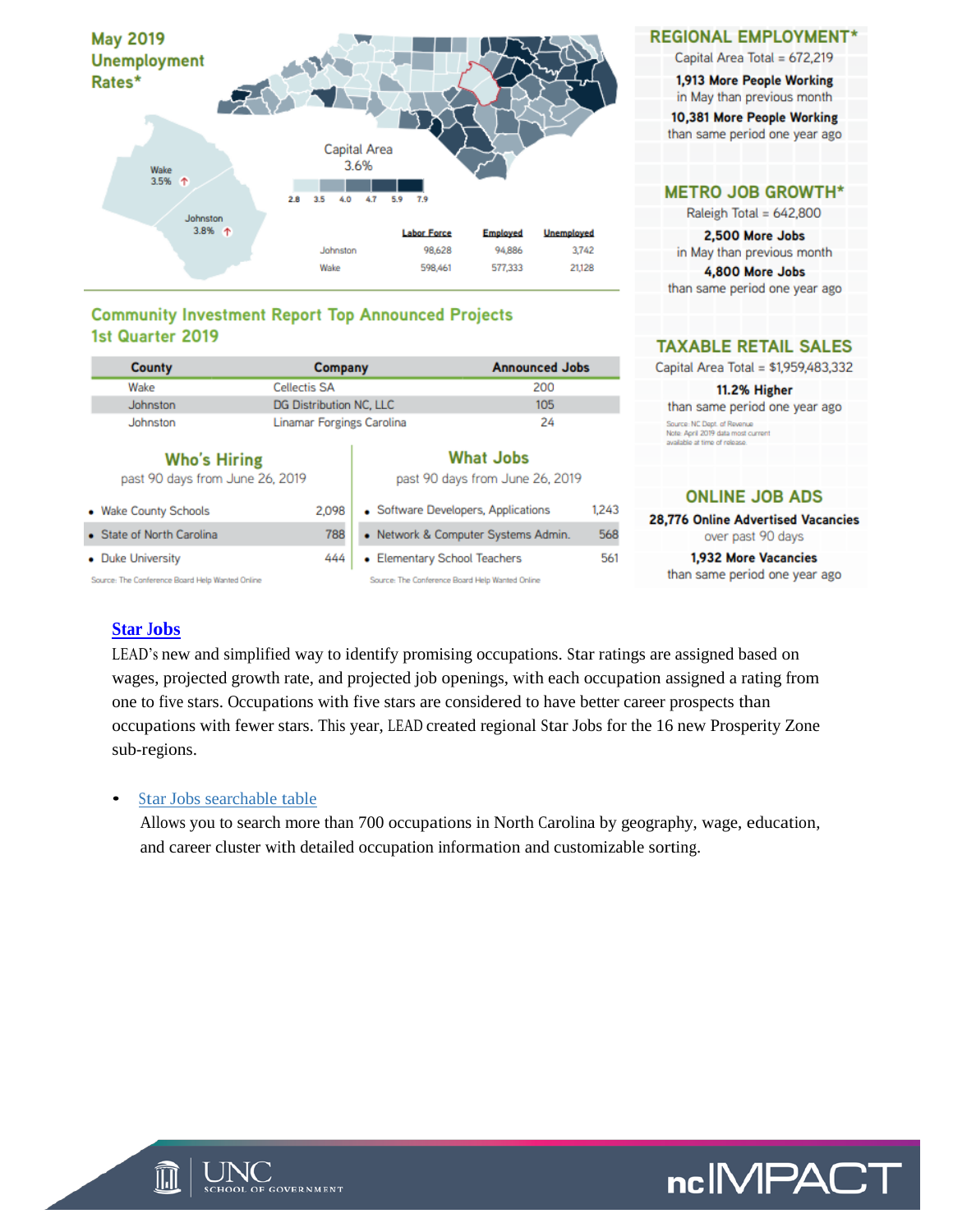#### **[AccessNC Dashboard](https://accessnc.nccommerce.com/)**

Quick facts and links to related databases, such as **Demographics** and the **Open Data Portal**.



#### **[Demographics](https://accessnc.nccommerce.com/DemographicsReports/)**

Census and other data compiled to create comprehensive **area** and **commuting** profiles.

**Area profiles** are available at the following levels:

- o County
- o Council of Government
- o Metropolitan Statistical Area
- o Prosperity Zone
- o Workforce Development Board

**Commuting profiles** are available only at the county level.

#### • [Open Data Portal](https://accessnc.opendatasoft.com/pages/home/)

Though still in refinement, this tool has all of the labor market data contained in LEAD's Demand Driven Data Delivery System (D4), plus over 40 other state and national datasets from sources like the NC Department of Public Instruction, BLS, the Census Bureau, and the U.S. Bureau of Economic Analysis.

### II. Other Helpful Sites for Workforce Data

#### **[NC Commerce's](https://www.ncworks.gov/vosnet/Default.aspx) NC Works**

Click "Find LMI data" for an information-rich dashboard that includes wage rates, employment statistics, top occupations, and long-term industry projections.